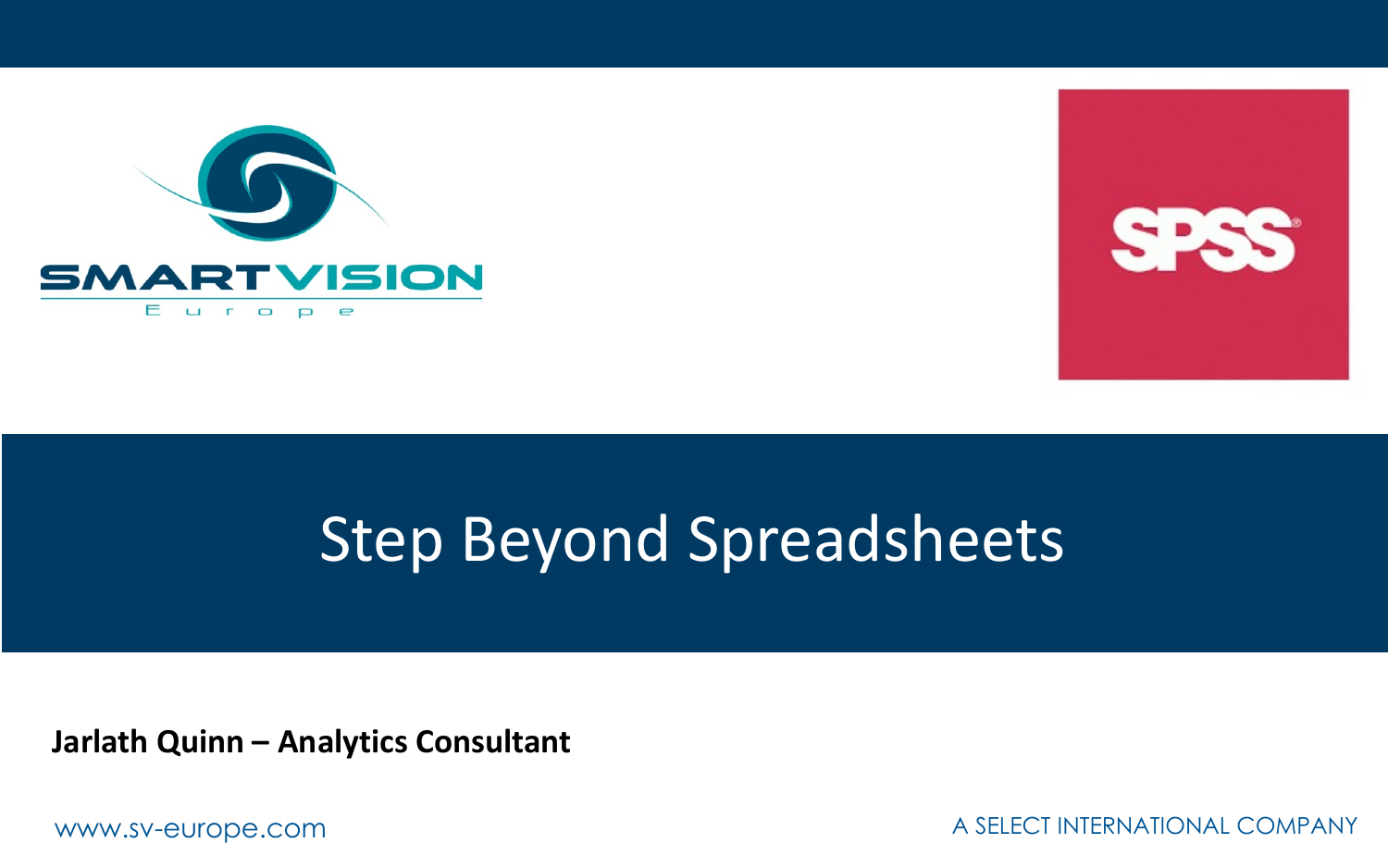## **FAQ's**

- Is this session being recorded? Yes
- Can I get a copy of the slides? Yes, we'll email a PDF copy to you after the session has ended.
- Can we arrange a re-run for colleagues? Yes, just ask us.
- How can I ask questions? All lines are muted so please use Zoom's Q&A facility – if we run out of time we will follow up with you.

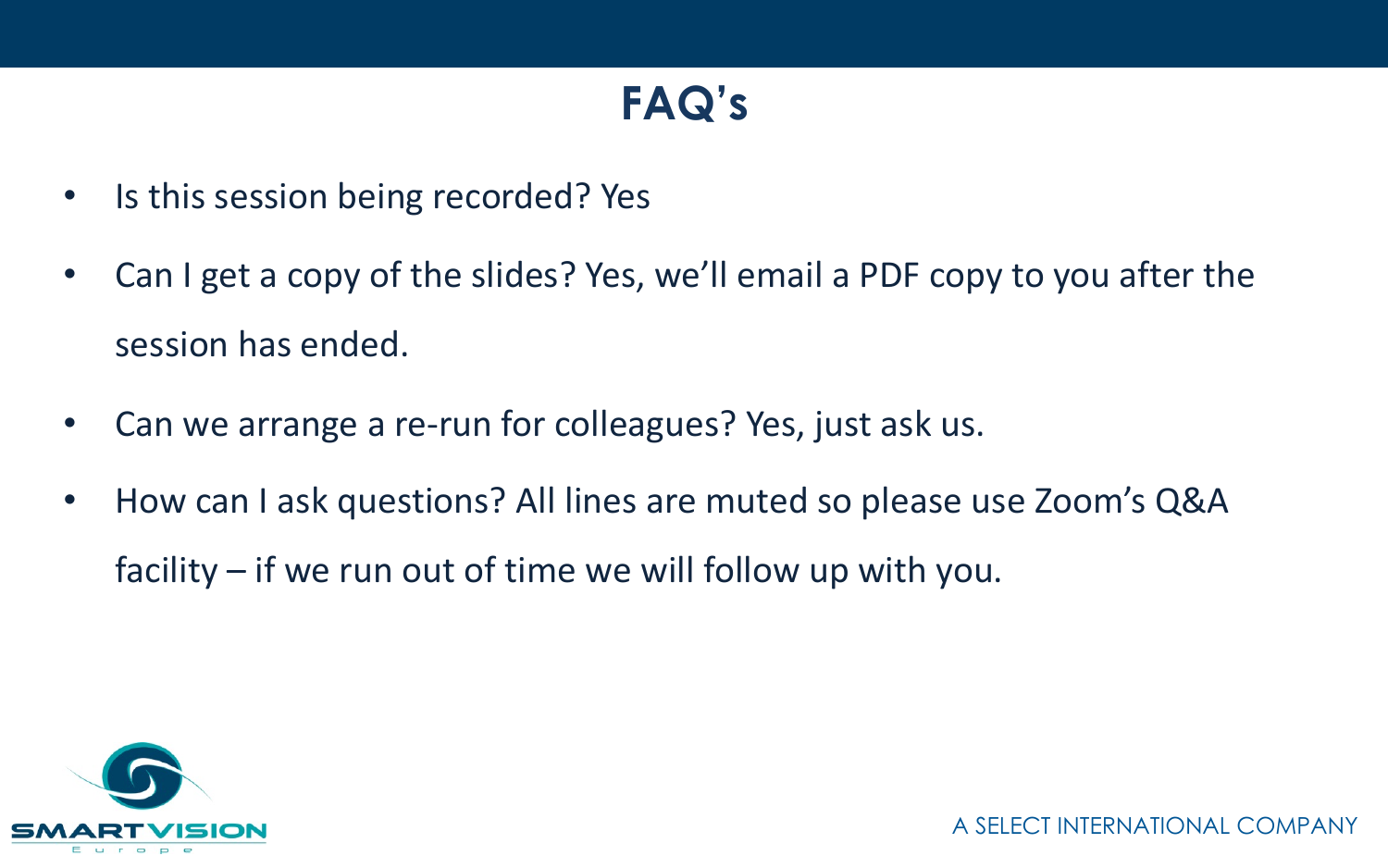





- Premier accredited partner to IBM, Predictive Solutions and DataRobot specialising in advanced analytics & big data technologies
- Work with open source technologies (R, Python, Spark etc.)
- Team each has 15 to 30 years of experience working in the advanced and predictive analytics industry
- Deep experience of applied advanced analytics applications across sectors
	- Retail
	- Gaming
	- Utilities
	- **Insurance**
	- Telecommunications
	- Media
	- FMCG



A SELECT INTERNATIONAL COMPANY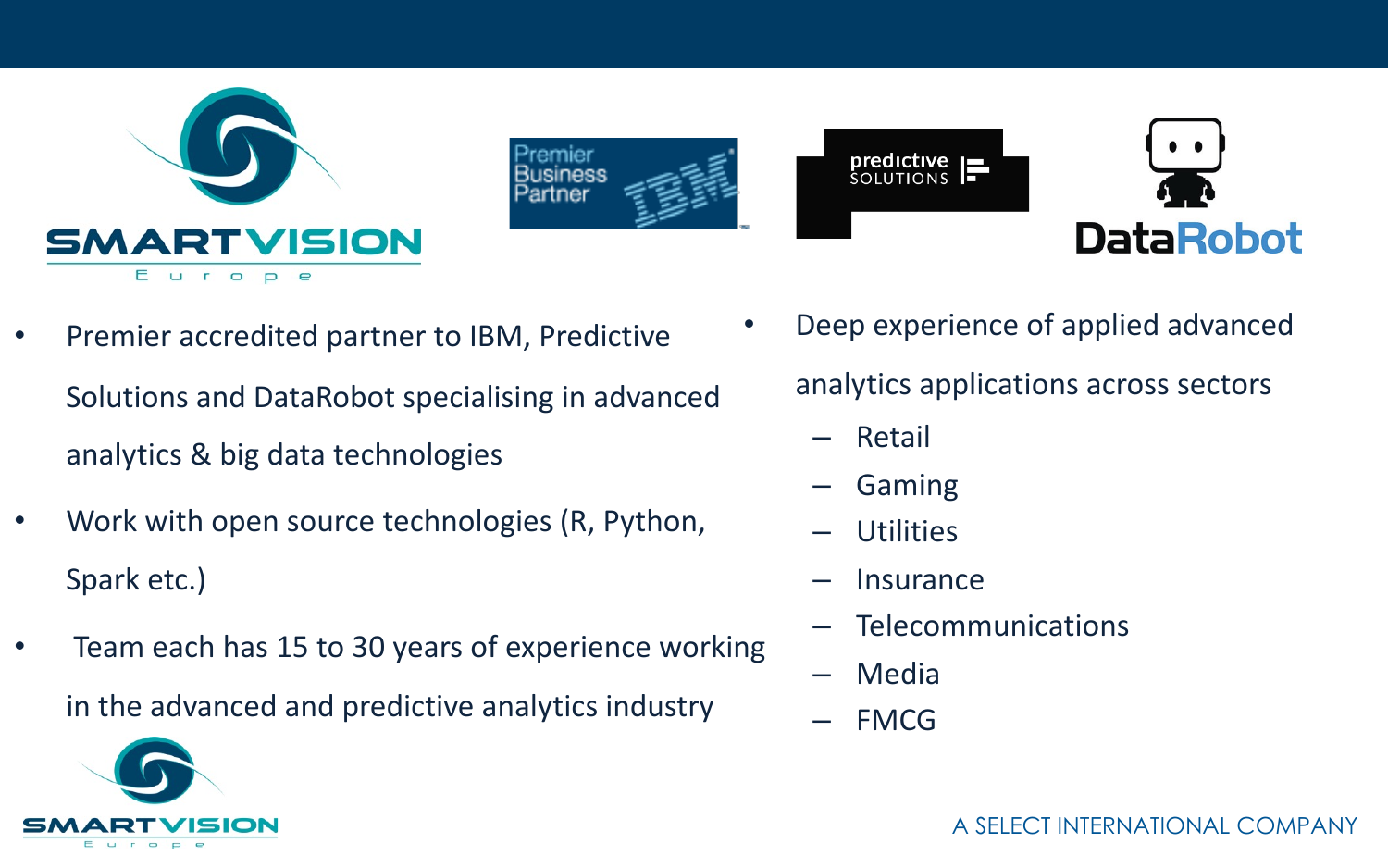## **Agenda**

- An overview of SPSS Statistics
- Reading data from databases and spreadsheets
- Formatting the data
- Creating filters and banded fields
- Using SPSS Tables functionality to create publication-quality reports
- Finding statistically significant differences in groups

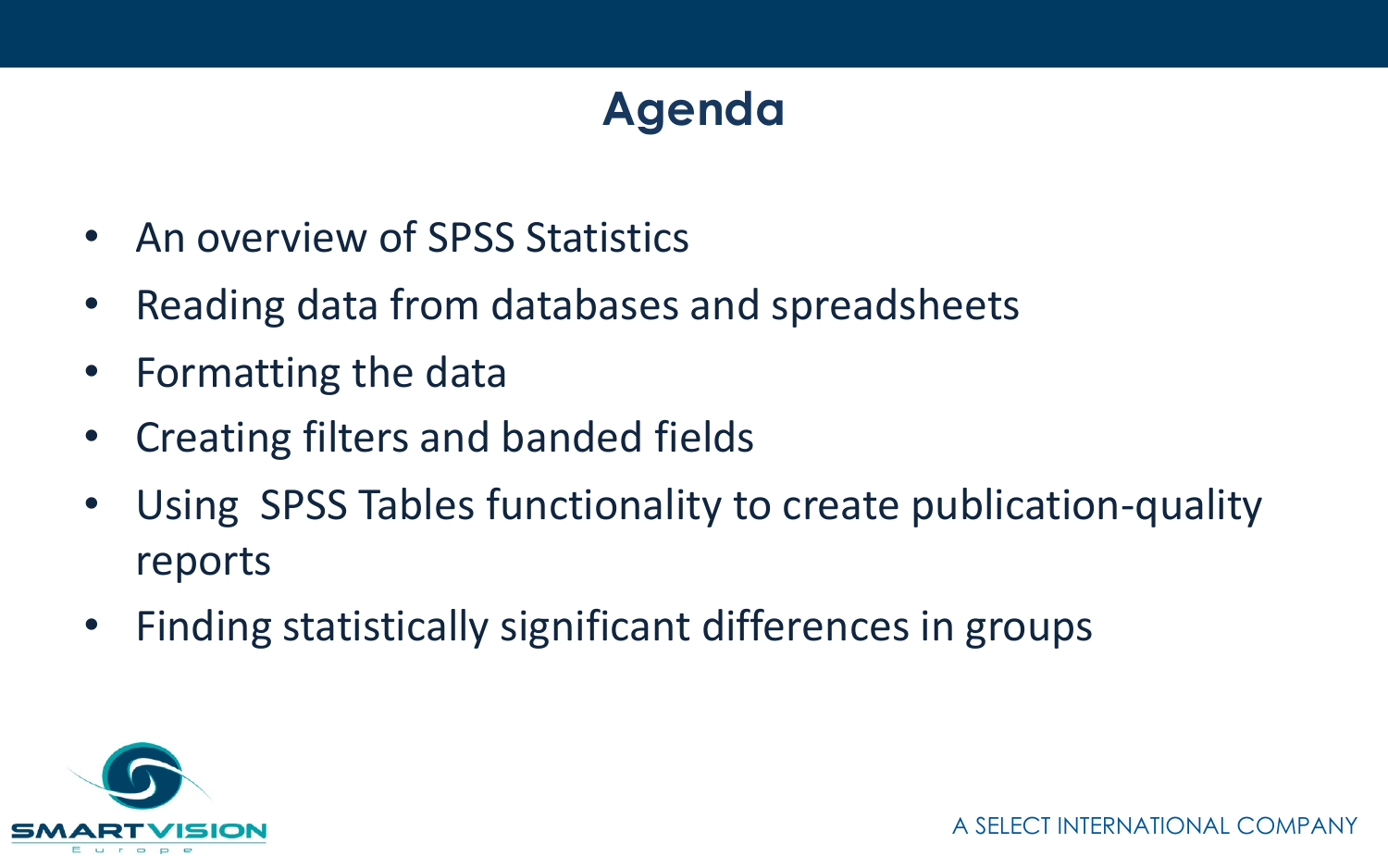

## An Overview of IBM SPSS Statistics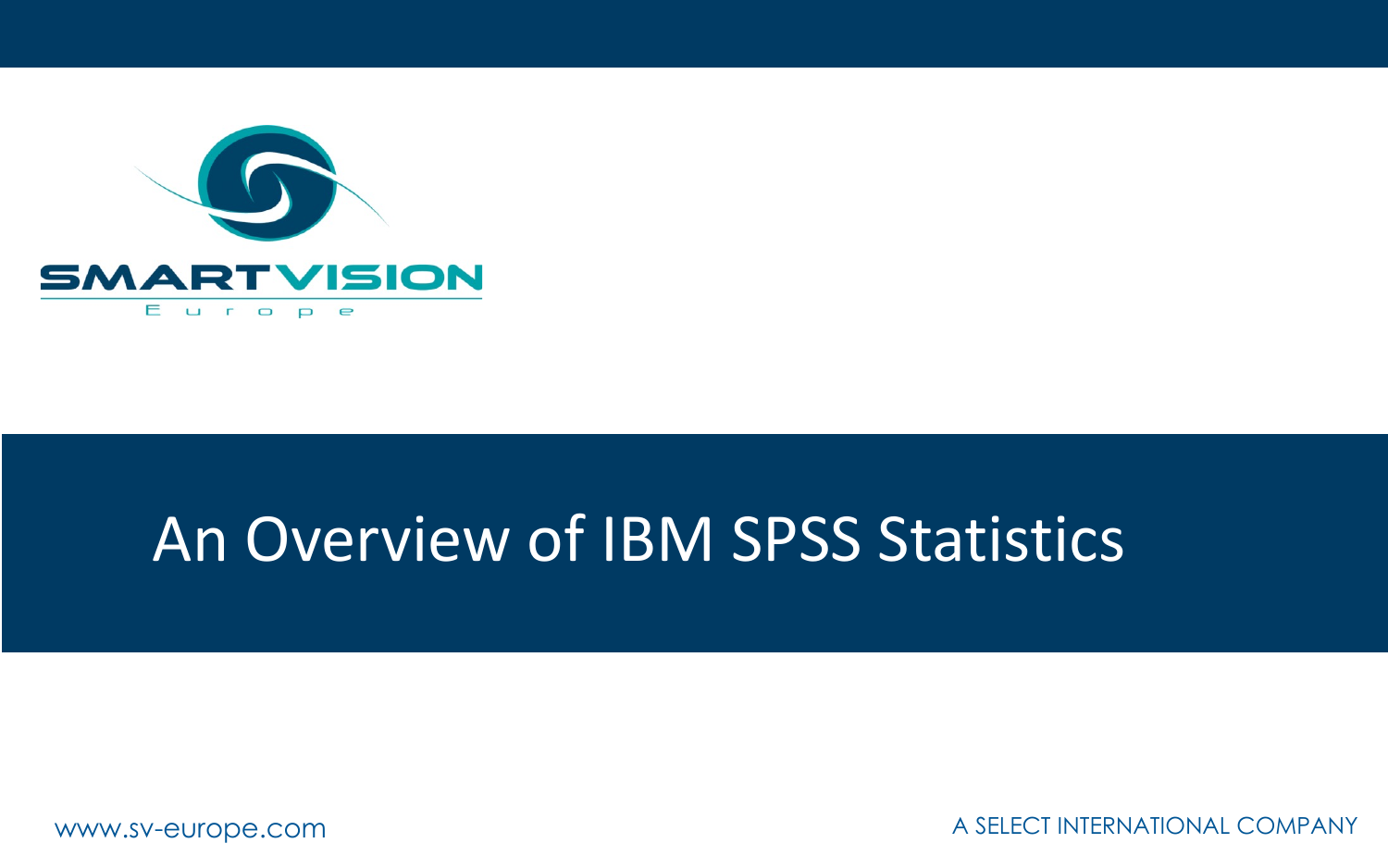### **SPSS Statistics**

- Since 1968 one of the world's most popular data analysis and statistical interrogation platforms
- Used for everything from epidemiology studies , survey research and business reporting to direct marketing, credit risk, predictive modelling and asset management
- Statistics included in the base software:
	- Descriptive statistics: Cross tabulation, Frequencies, Descriptives statistics
	- Statistical Tests: T-test, ANOVA, Correlation
	- Prediction for numerical outcomes: Linear regression
	- Prediction for identifying groups: Factor analysis, Cluster analysis

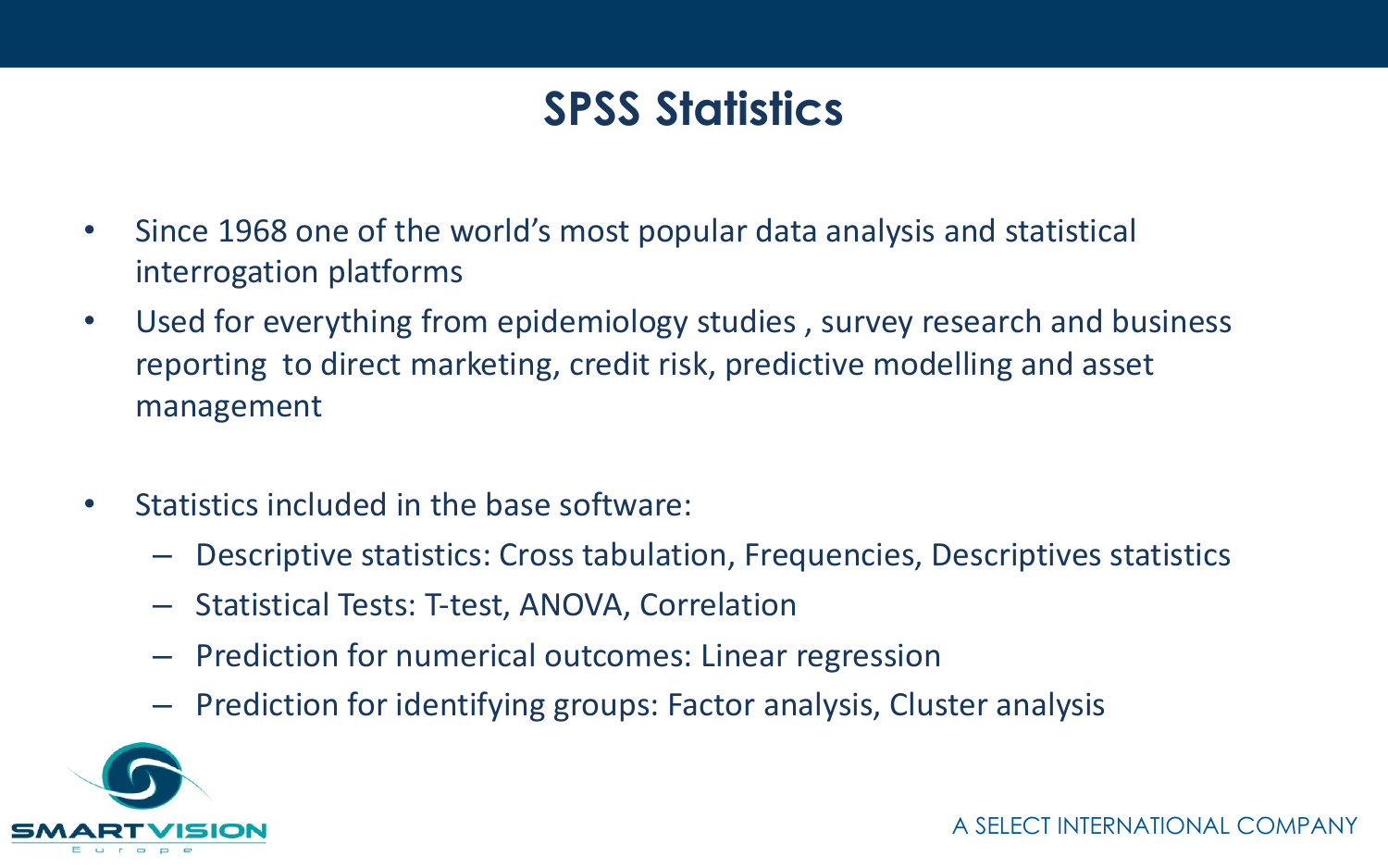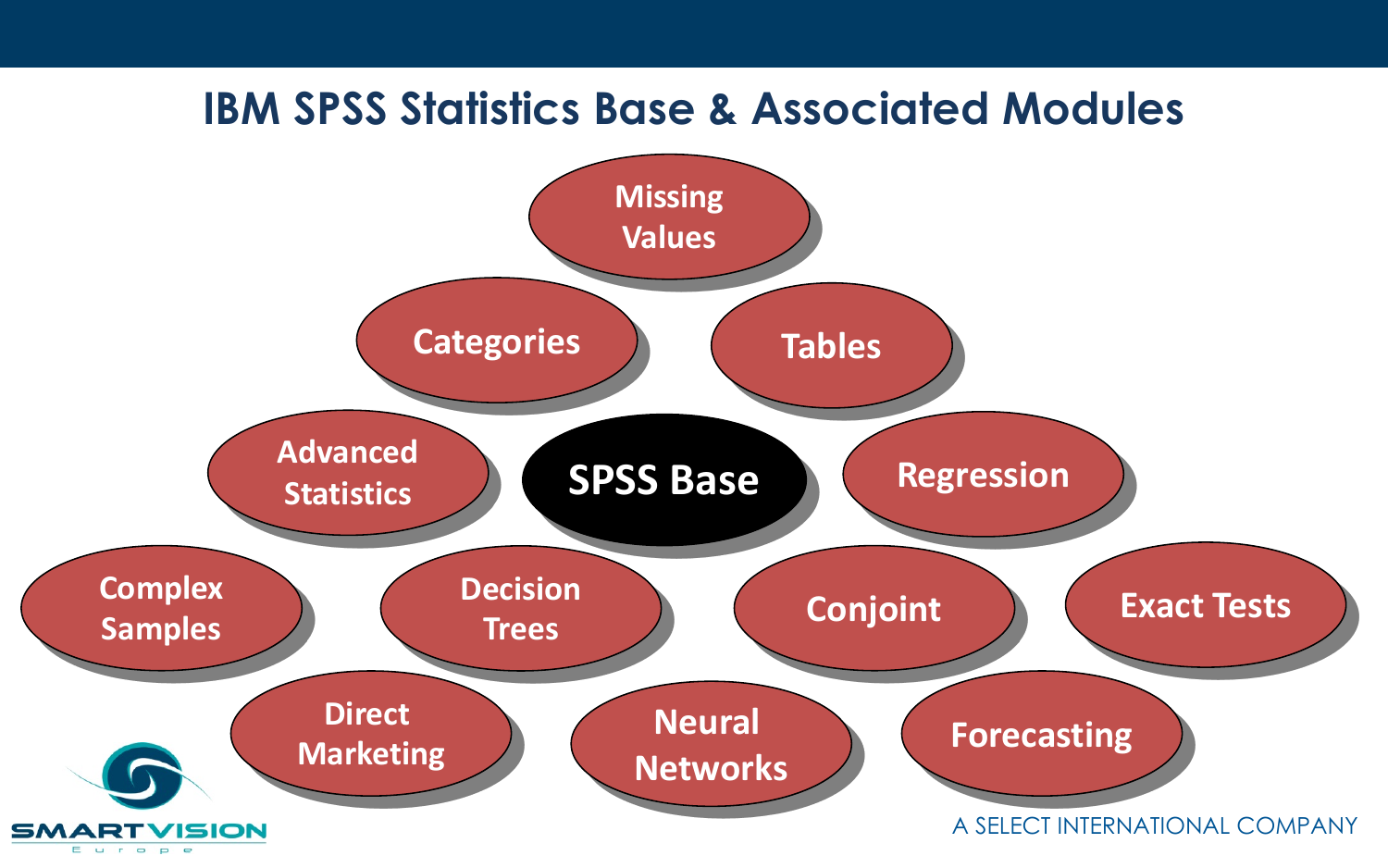

# Example Module: IBM SPSS Decision Trees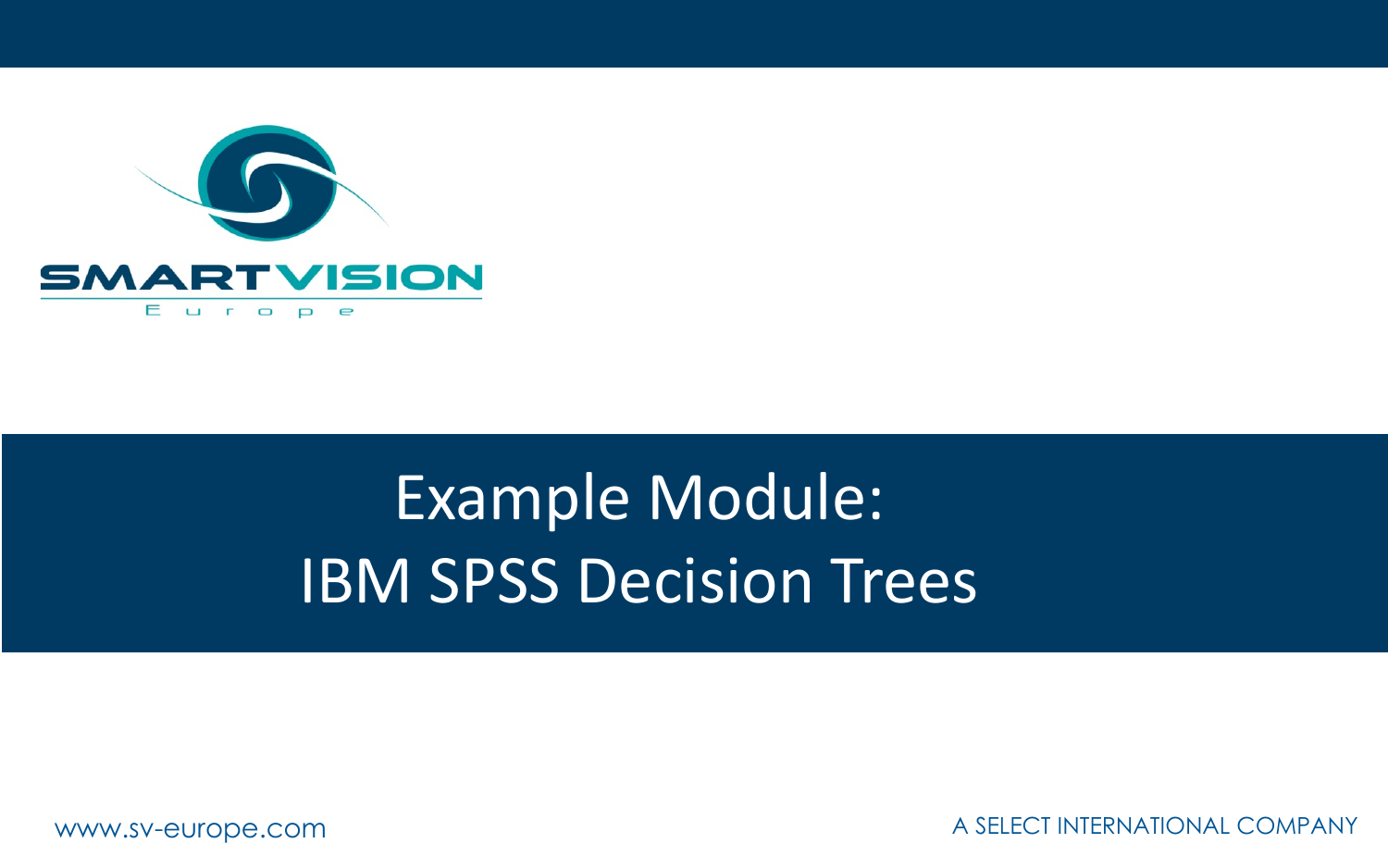### **SPSS Decision Trees**

- Decision trees are used to:
	- Build predictive models
	- Create profiles of customers/employees/clients
	- Find key behavioural segments
- Very popular because they:
	- Represent models visually
	- Are easy to understand

| Decision Tree                                                                   |                                                                                  | $\times$              |
|---------------------------------------------------------------------------------|----------------------------------------------------------------------------------|-----------------------|
| Variables:                                                                      | Dependent Variable:<br>↫<br><b>Sa</b> survive                                    | Output<br>Validation. |
|                                                                                 | Categories                                                                       | Criteria<br>Save      |
|                                                                                 | Independent Variables:<br><b>Sa</b> class<br><b>Sa</b> age<br><b>Sa</b> sex<br>€ | Options               |
|                                                                                 | <b>Eorce first variable</b><br>Influence Variable:<br>$\Rightarrow$              |                       |
| Right-click a variable to change its<br>measurement level in the Variables list | <b>Growing Method:</b><br><b>CHAID</b>                                           |                       |
| OK<br>Paste                                                                     | Reset<br>Cancel                                                                  | Help                  |



A SELECT INTERNATIONAL COMPANY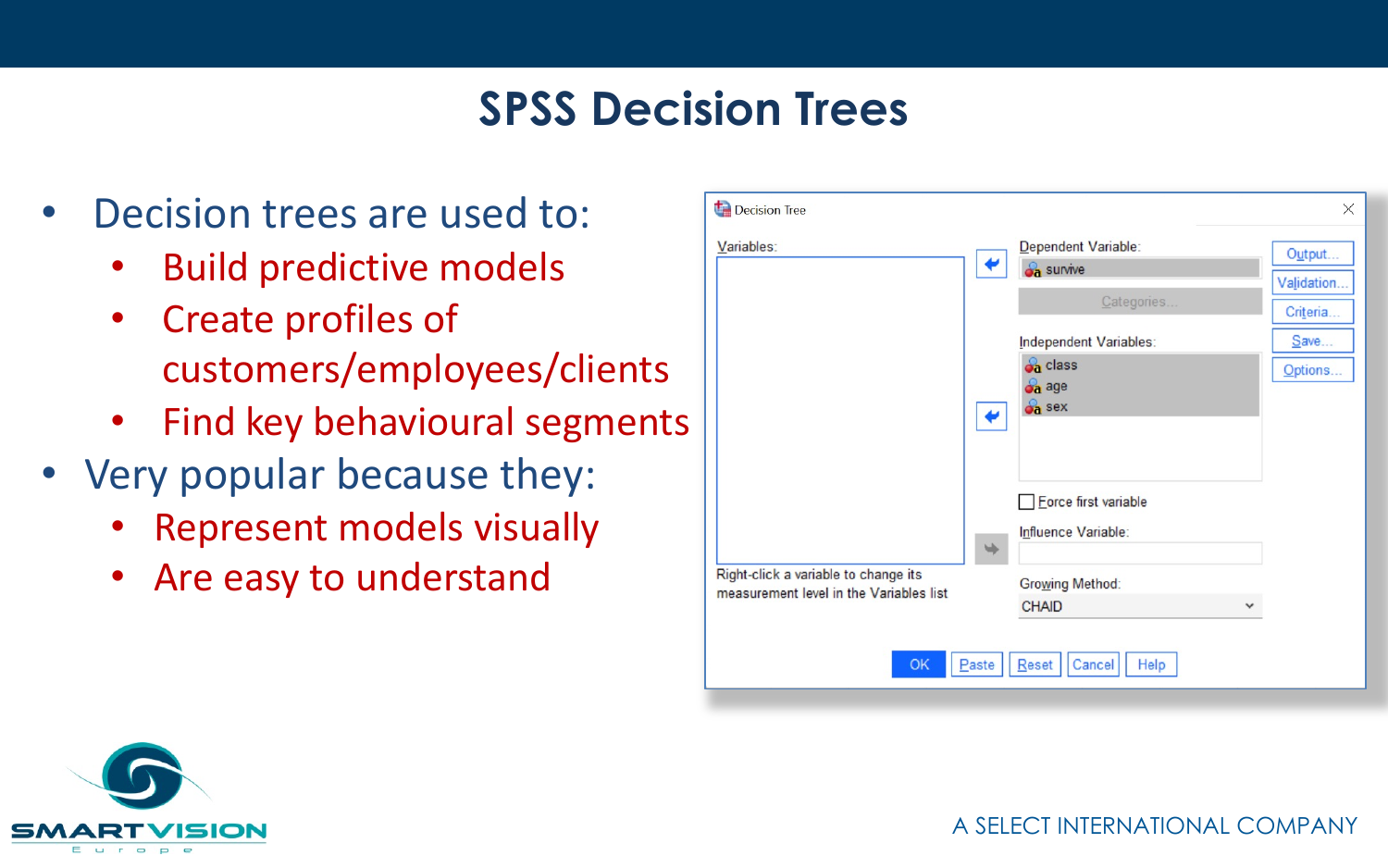### **IBM SPSS Decision Trees**

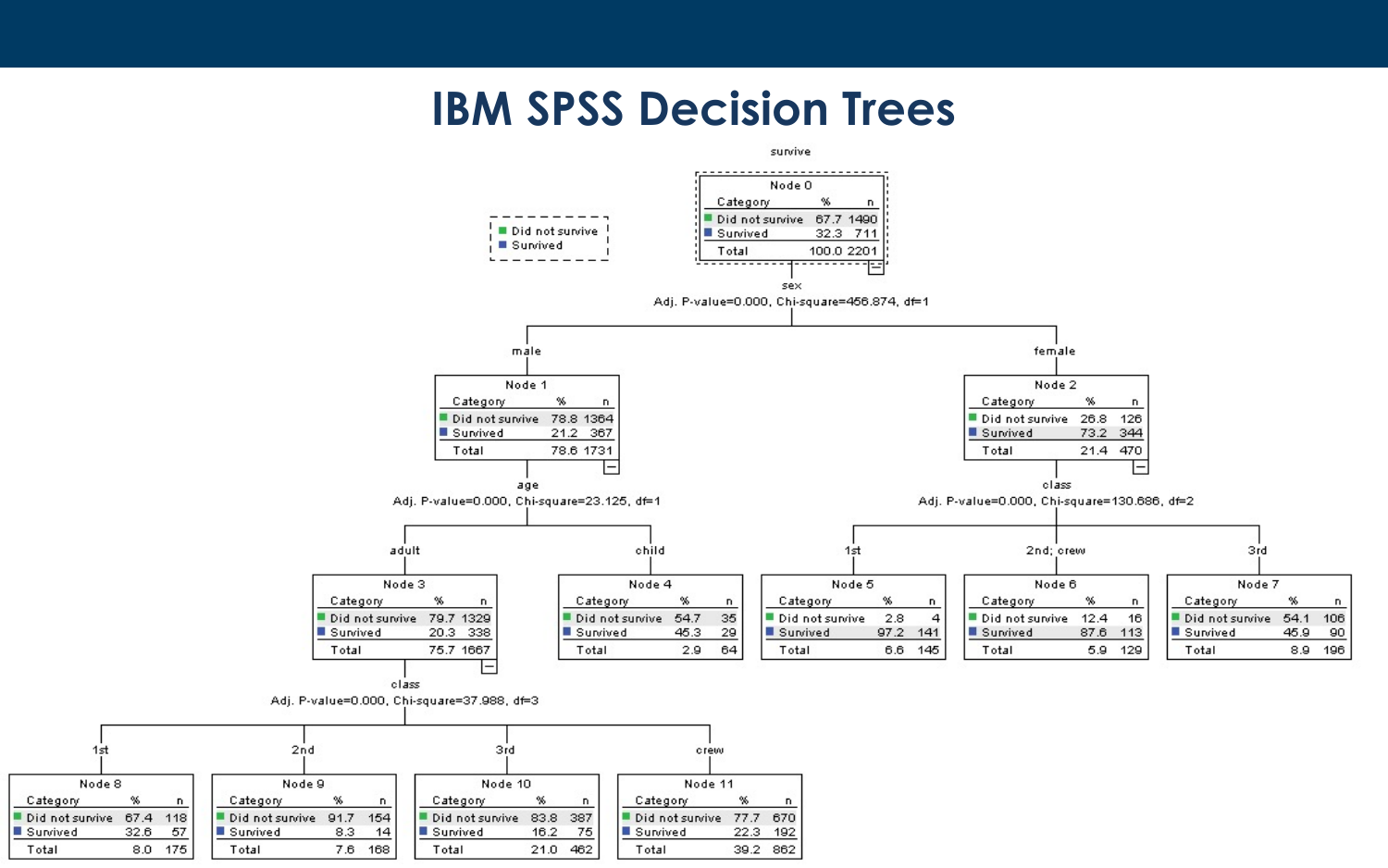### **Smart Vision's Short Video Guides to SPSS Modules**

#### **IBM SPSS Advanced Statistics**

#### Two minute module overview



#### What's in the Advanced Statistics module?

IBM SPSS Advanced Statistics provides powerful techniques for real-world problems in a variety of disciplines, including medical research, manufacturing, pharmaceuticals, and market research. It is an extremely 'analytically rich' SPSS Statistics module. Advanced Statistics includes a very wide range of multivariate procedures for investigating complex relationships in data. A number of the procedures in IBM SPSS Advanced Statistics are relatively technical in a statistical sense. In particular, Advanced Statistics encompasses General and Generalized Linear Modelling capabilities.

- . General Linear Models allow you to model relationships and interactions between many factors. The general linear model incorporates a number of different statistical models: ANOVA, MANOVA, ANCOVA, Repeated Measures etc.
- . An example of GLM would be one where we wish to see if males spend more money on average in a particular store than females when they have been given a particular discount coupon. The model can be made more complicated if we include more than one type of coupon or test to see whether region or age makes a difference.
- · Generalized Linear Models are an extension of General Linear Models in that they are able to work with a greater range of data distributions. In particular, the model allows for the dependent variable to have a non-normal distribution.

### SPSS modules **IBM® SPSS® Statistics Base IRM® SPSS® Advanced Statistics** IBM® SPSS® Bootstrapping IBM® SPSS® Categories IBM® SPSS® Complex Samples IBM® SPSS® Conjoint **IBM® SPSS® Custom Tables** IBM® SPSS® Data Preparation IBM® SPSS® Decision Trees IBM® SPSS® Direct Marketing **IBM® SPSS® Exact Tests** IBM® SPSS® Forecasting IBM® SPSS® Missing Values IBM® SPSS® Neural Networks IBM® SPSS® Regression IBM® SPSS® Bundles

#### A SELECT INTERNATIONAL COMPANY

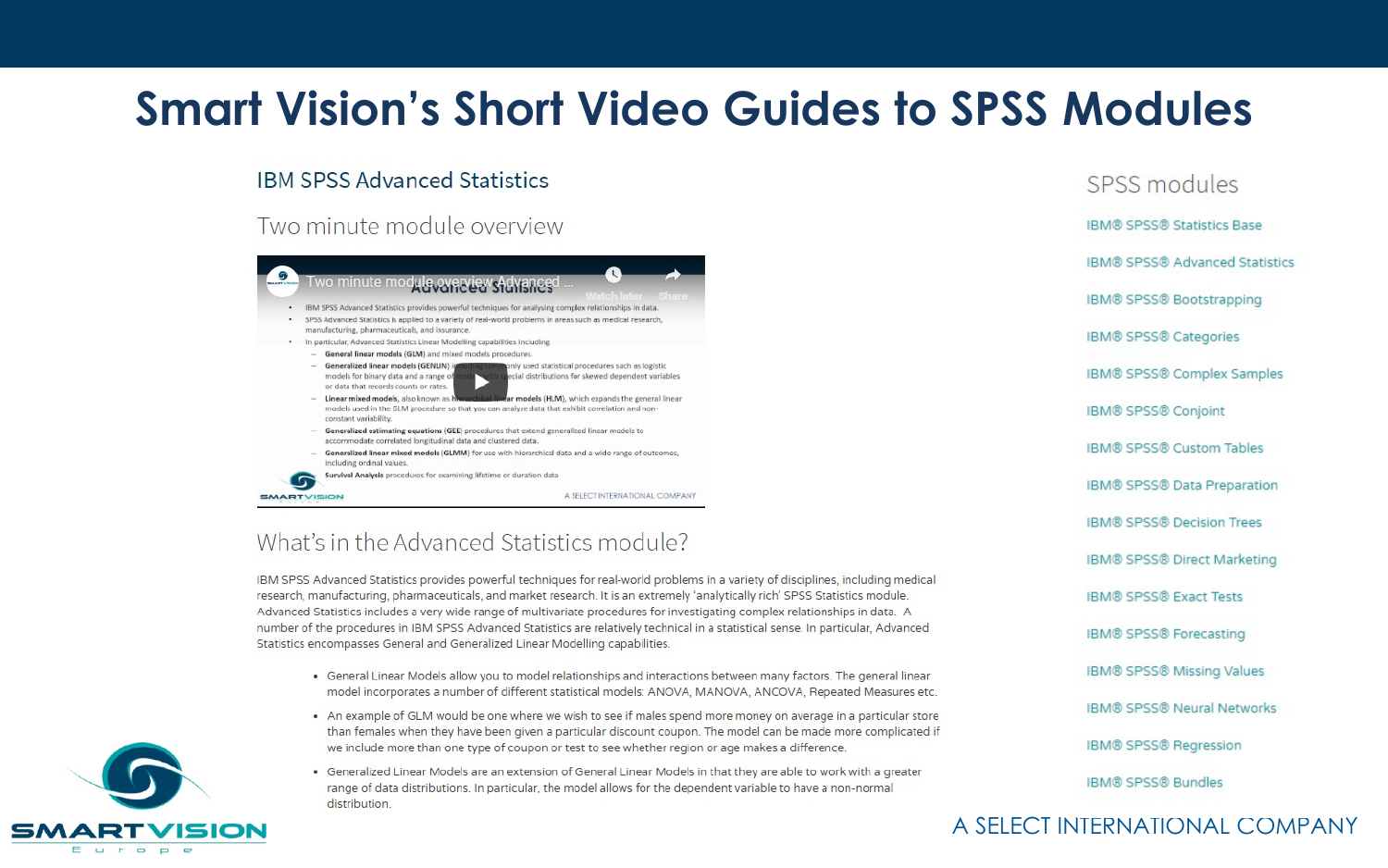### **Three Key Capabilities**

The most effective users of technology like SPSS Statistics are able to demonstrate skills in three key areas:

- 1. Reading and formatting data
- 2. Transforming and manipulating data
- 3. Analysis and deployment of results

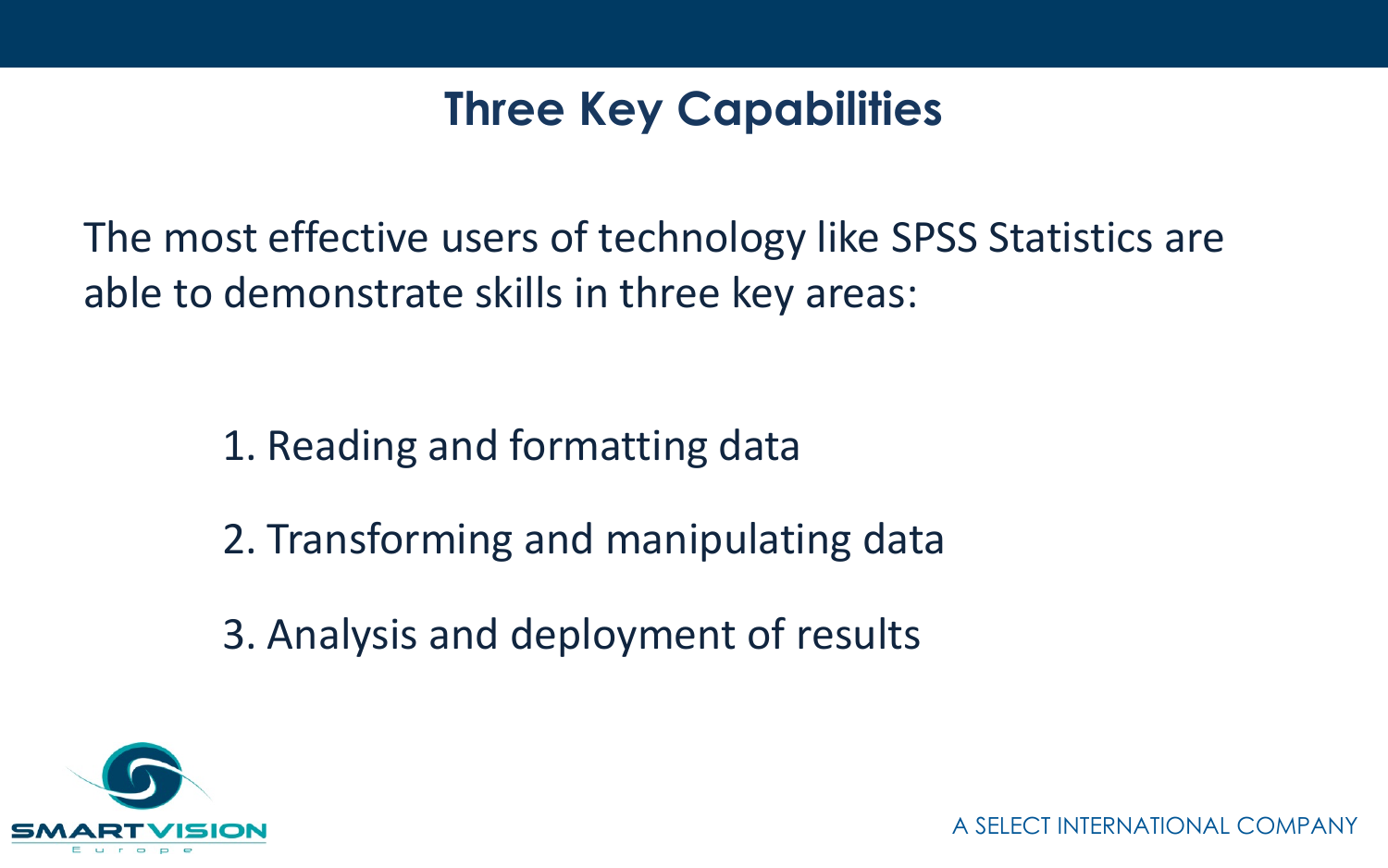

### Lets look at an example…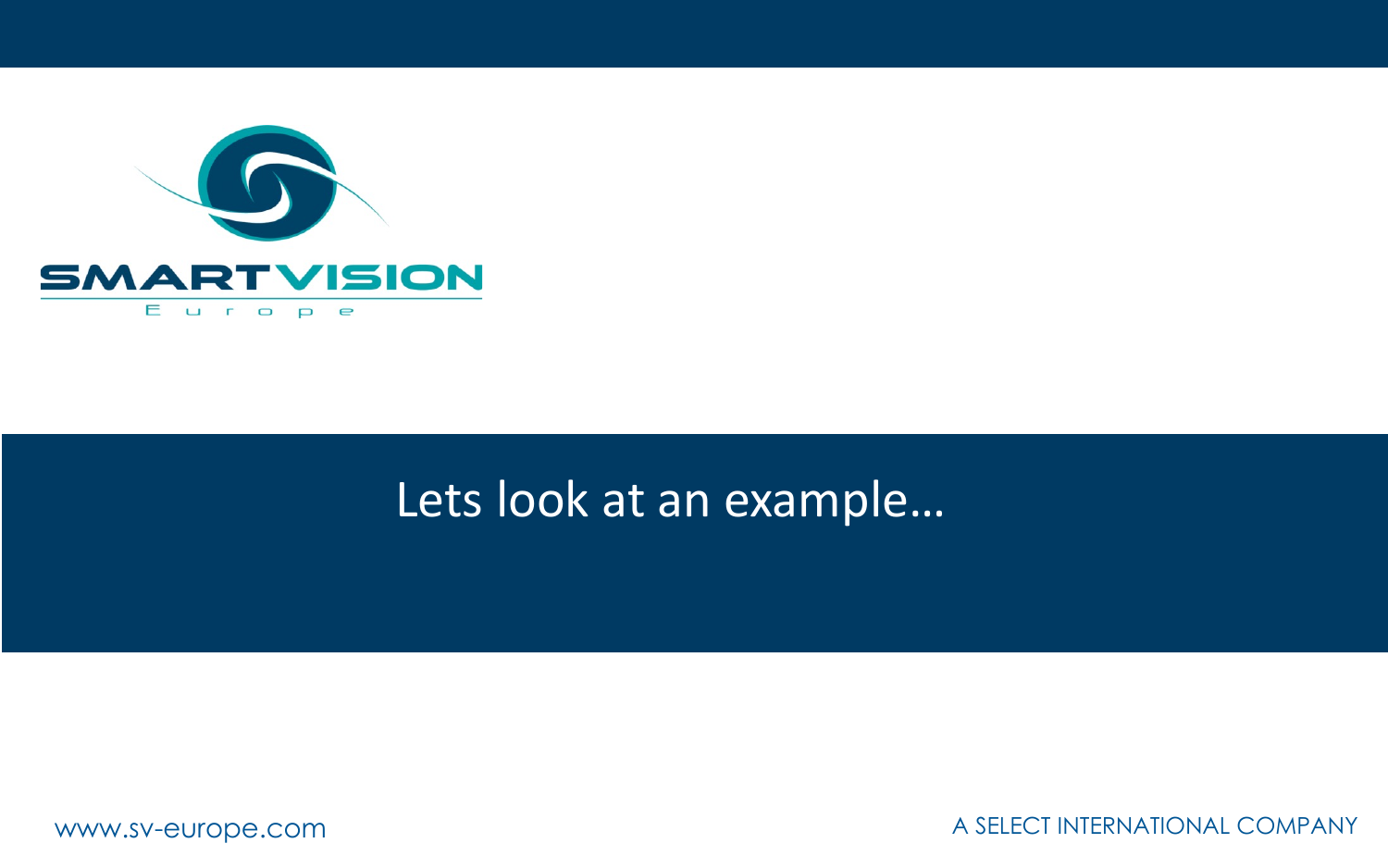## **Working with Smart Vision Europe Ltd.**

### • **Sourcing Software**

- You can buy your analytical software from us often with discounts
- Assist with selection, pilot, implementation & support of analytical too
- http://www.sv-europe.com/buy-spss-online/
- **Training and Consulting Services**
	- Guided consulting & training to develop in house skills
	- Delivery of classroom training courses / side by side training support
	- Identification & recruitment of analytical skills into your organisation
- **Advice and Support**
	- offer 'no strings attached' technical and business advice relating to an activities
	- Technical support services